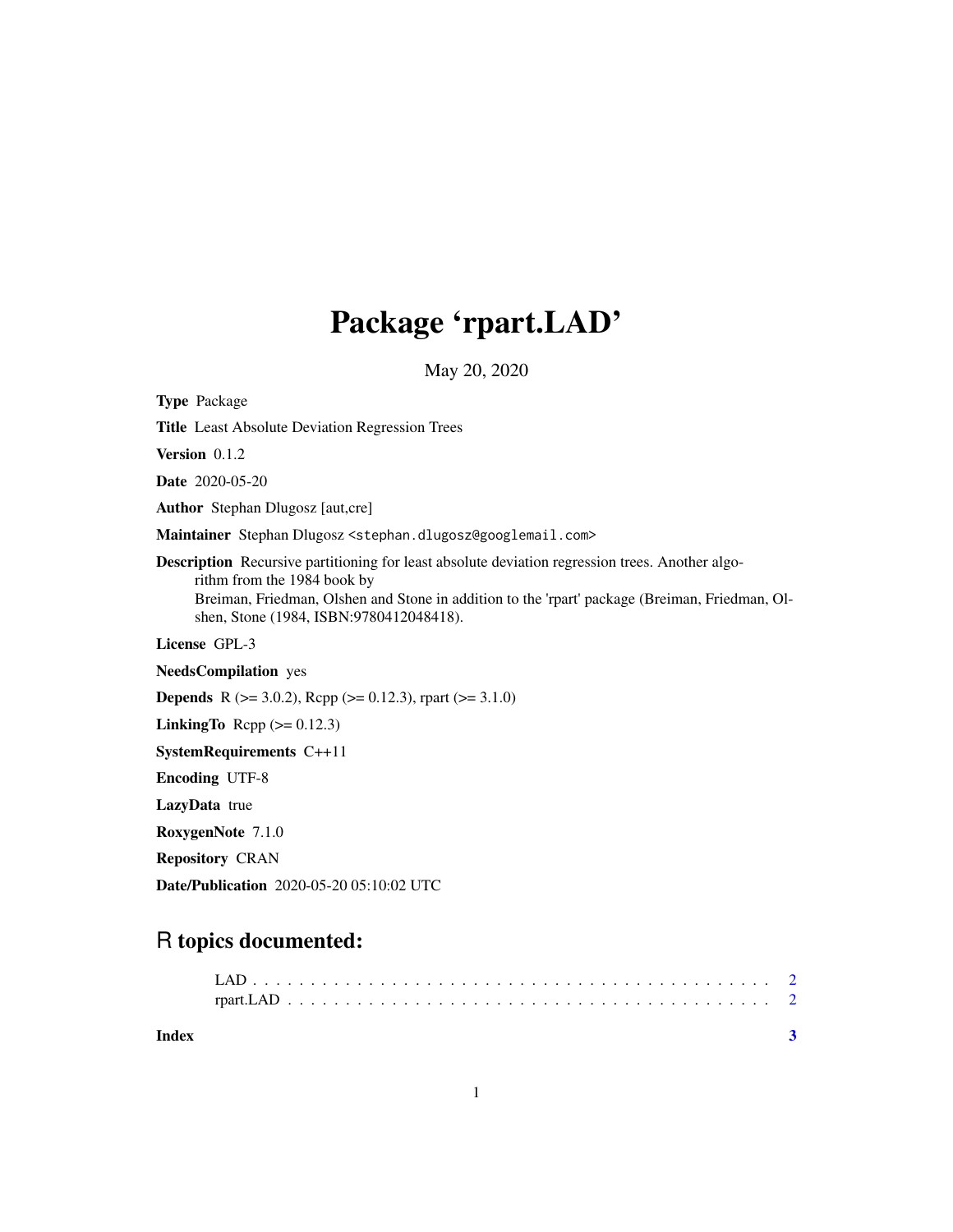<span id="page-1-0"></span>LAD *'rpart'-method: List of required functions for inducing 'rpart'-like LAD regression trees*

#### Description

'rpart'-method: List of required functions for inducing 'rpart'-like LAD regression trees

#### Usage

LAD

#### Format

An object of class list of length 4.

#### Examples

```
mystate <- data.frame(state.x77, region = state.region)
names(mystate) <- casefold(names(mystate)) #remove mixed case
fit \le rpart(murder \sim ., data = mystate, minsplit = 10, method = LAD)
plot(fit); text(fit)
```
rpart.LAD *Least Absolute Deviation Regression Trees*

#### **Description**

Recursive partitioning for least absolute deviation regression trees. Another algorithm from the 1984 book by Breiman, Friedman, Olshen and Stone in addition to the rpart package.

#### Details

The package provides a list LAD which can be used as method parameter to rpart.

According to continuous regressors, this implementation directly follows the description in the 1984 book by Breiman, Friedman, Olshen and Stone, but the mentioned "updating" procedure for median computation has been replaced by an sort-and-search approach, which efficiently allows to compute all weighted medians for potential splits in  $O(n \log n)$ . Computation of the LAD however is  $O(n^2)$ complex.

According to discrete regressors, the algorithm makes use of the (rpart-specific) simplification heuristic which takes just those splits into account, which are in line with the ordering of the categories with respect to their medians.